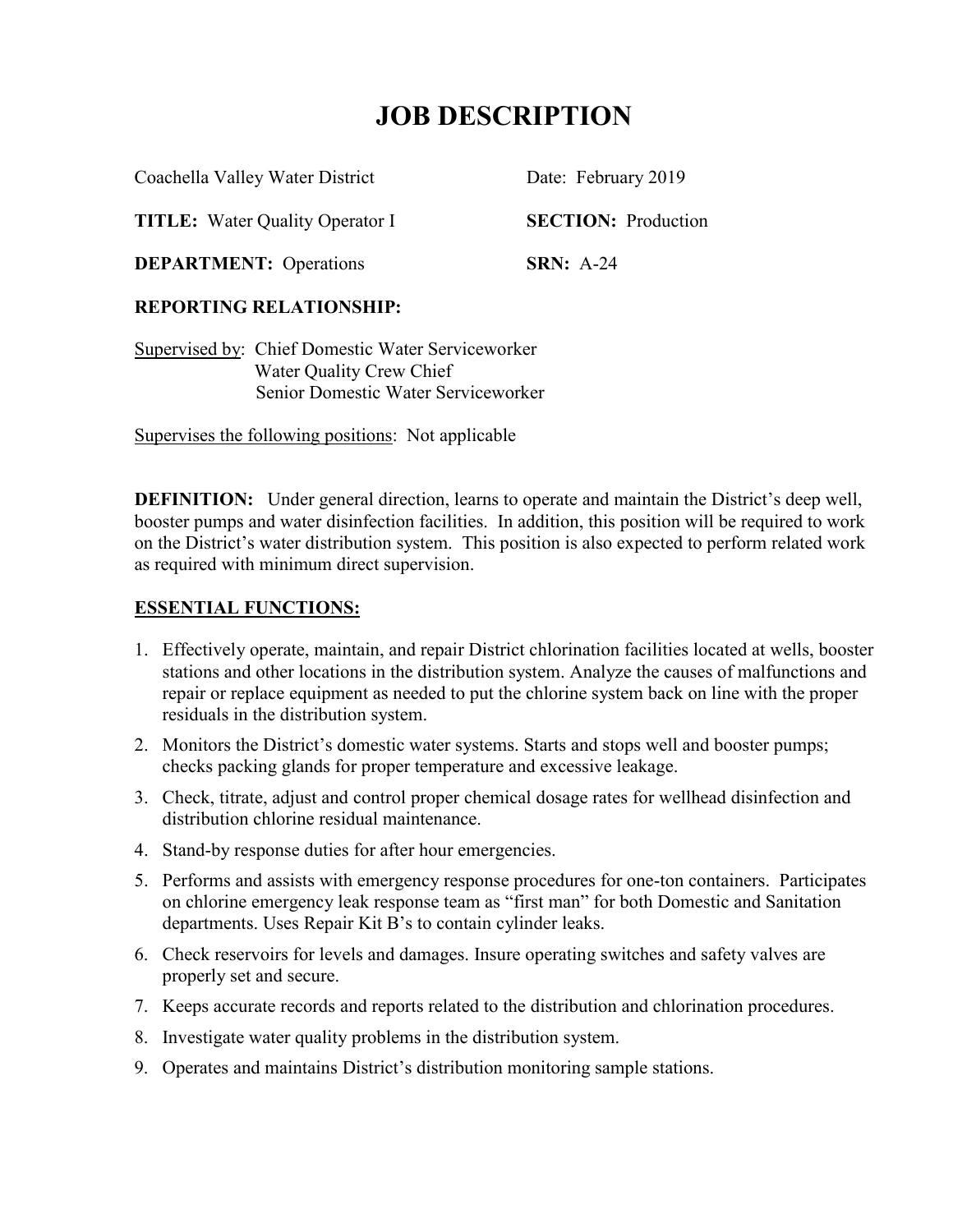# **JOB DESCRIPTION**

### **ESSENTIAL FUNCTIONS (CONT.):**

- 10. Inspects District's wells, boosters and reservoirs for proper operation. Analyze and correct distribution system malfunctions.
- 11. Performs a variety of repairs and maintenance to piping of manifold and disinfection systems. Operates an assortment of tools to accomplish tasks.
- 12. Strictly adheres to District safety practices, procedures and proper use of personal protective equipment including the self-contained breathing apparatus and half face respirators.
- 13. .Disinfect and test domestic water wells, reservoirs, pressure tanks and manifold.

# **MINIMUM QUALIFICATIONS:**

License or Certificates: Valid California Operators license issued by the State Department of Motor Vehicles. Department of Motor Vehicles driving record may influence employment or classification.

### **And**

Possession of a Grade D1 Water Distribution Operators Certificate issued by the State Water Resources Control Board. **Or** Possession of a Grade T1 Water Treatment Operators Certificate issued by the State Water Resources Control Board.

# **And**

Must attend and pass the 24-hour Hazwoper training within 12 months of appointment to this position.

### Experience:

One-year experience working on a public water distribution system.

#### Knowledge**:**

- 1. Source Water watershed protection, wells, groundwater, surface water, reservoirs, raw water storage, and clear well storage.
- 2. Water Disinfection Processes chlorination, titration, dosage, de-chlorination, and filtration.
- 3. Operation and Maintenance chemical feeders, pumps and motors, blowers and compressors, water meters, pressure gauges, electrical generators, safety, and SCADA.
- 4. Laboratory Procedures sampling, general lab practices, disinfectant, alkalinity, pH, Turbidity, specific conductance, hardness, fluoride, color, taste and odor, dissolved oxygen, algae count, and bacteriological analyses.
- 5. Disinfection water main and well disinfection, disinfection by-products, chlorination, chlorine curve chemistry, storage reservoir disinfection, and types of disinfectants.